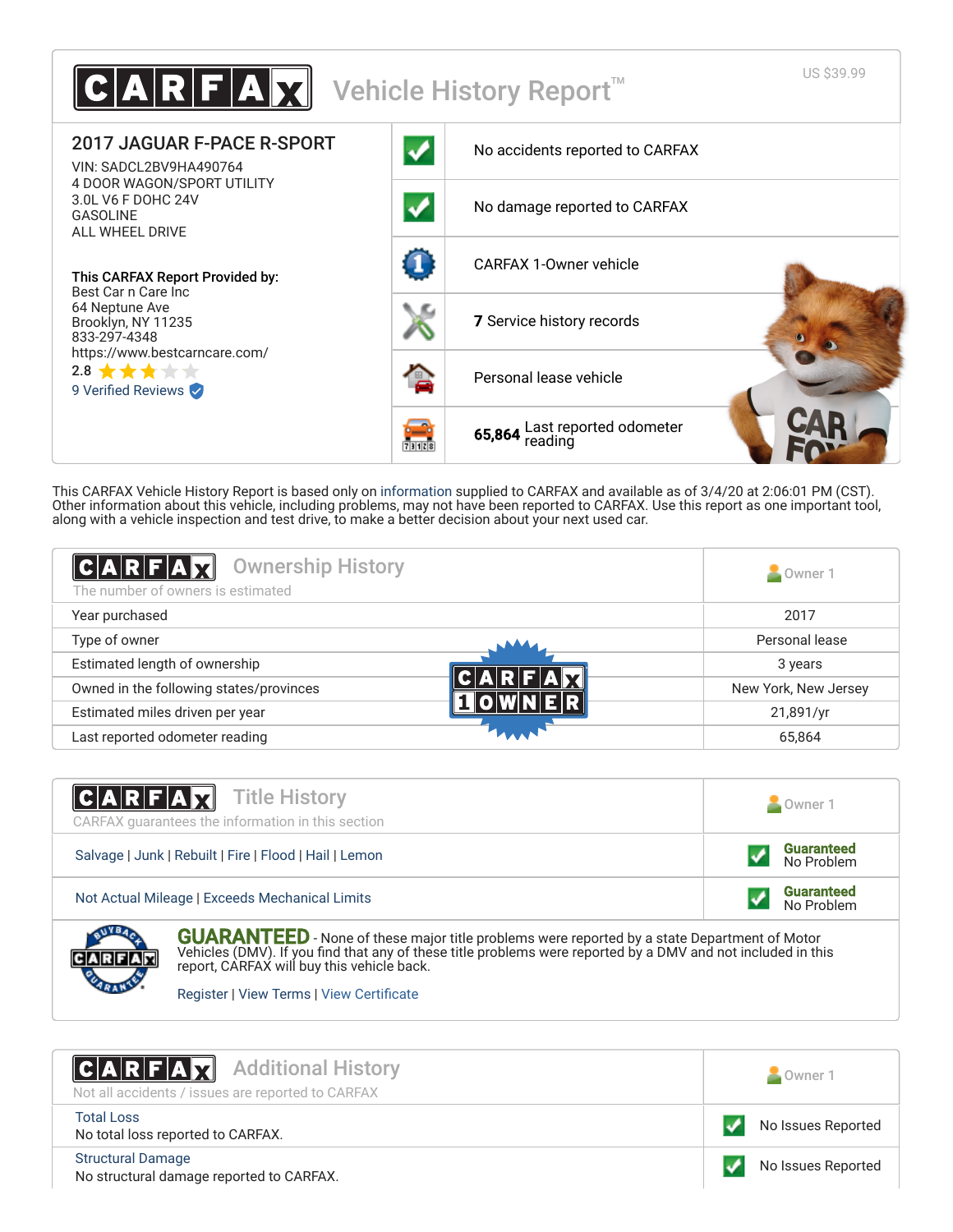| Airbag Deployment<br>No airbag deployment reported to CARFAX.                                                           | No Issues Reported      |
|-------------------------------------------------------------------------------------------------------------------------|-------------------------|
| <b>Odometer Check</b><br>No indication of an odometer rollback.                                                         | No Issues Indicated     |
| Accident / Damage<br>No accidents or damage reported to CARFAX.                                                         | No Issues Reported      |
| Manufacturer Recall<br>No open recalls reported to CARFAX. Check with an authorized Jaguar dealer for any open recalls. | No Recalls Reported     |
| <b>Basic Warranty</b><br>Original warranty estimated to have expired.                                                   | <b>Warranty Expired</b> |

<span id="page-1-0"></span>**CARFAX** Detailed History

| <b>Owner 1</b><br>Purchased: 2017 |                | Personal Lease Vehicle<br>21,891 mi/yr                                                                                                              |                                                                                                                  |  |
|-----------------------------------|----------------|-----------------------------------------------------------------------------------------------------------------------------------------------------|------------------------------------------------------------------------------------------------------------------|--|
| Date                              | <b>Mileage</b> | <b>Source</b>                                                                                                                                       | <b>Comments</b>                                                                                                  |  |
| 12/26/2016                        | 40             | Prestige Jaguar Land Rover<br>Paramus, NJ<br>201-987-8900<br>prestigelandrover.com/used-<br>inventory/index.htm<br>4.4 ★★★★★<br>17 Verified Reviews | Vehicle offered for sale                                                                                         |  |
| 01/19/2017                        |                | Prestige Jaguar Land Rover<br>Paramus, NJ<br>201-987-8900<br>prestigelandrover.com/used-<br>inventory/index.htm<br>4.4 ★★★★★<br>17 Verified Reviews | <b>NE</b> Vehicle serviced<br>- Pre-delivery inspection completed                                                |  |
| 01/25/2017                        | 43             | Prestige Jaguar Land Rover<br>Paramus, NJ<br>201-987-8900<br>prestigelandrover.com/used-<br>inventory/index.htm<br>4.4 ★★★★★<br>17 Verified Reviews | Vehicle sold                                                                                                     |  |
| 02/02/2017                        |                | New York<br>Motor Vehicle Dept.<br>Tomkins Cove, NY                                                                                                 | Registration issued or renewed<br>- Titled or registered as personal lease vehicle<br>- Passed safety inspection |  |
| 02/13/2017                        |                | New York<br>Motor Vehicle Dept.<br>Fort Worth, TX                                                                                                   | Title issued or updated<br>- First owner reported                                                                |  |
| 03/22/2017                        | 3,780          | New York<br><b>Inspection Station</b>                                                                                                               | Passed safety inspection<br>- Emissions inspection performed                                                     |  |
|                                   |                |                                                                                                                                                     | View what was inspected                                                                                          |  |
| 04/20/2017                        | 5,368          | Jaguar Land Rover Paramus<br>Paramus, NJ<br>201-987-8900<br>prestigelandrover.com/<br>4.4 ★★★★★<br>23 Verified Reviews                              | ● C Vehicle serviced<br>- Maintenance inspection completed<br>- Body electrical system checked                   |  |
| 05/08/2018                        |                | DNV Repair Center, Inc.<br>Garnerville, NY<br>845-947-2000<br>5.0 女女女女女<br>7 Verified Reviews                                                       | C Vehicle serviced<br>- Oil and filter changed<br>- Emissions or safety inspection performed                     |  |
| 05/08/2018                        | 29,168         | New York                                                                                                                                            | Passed safety inspection                                                                                         |  |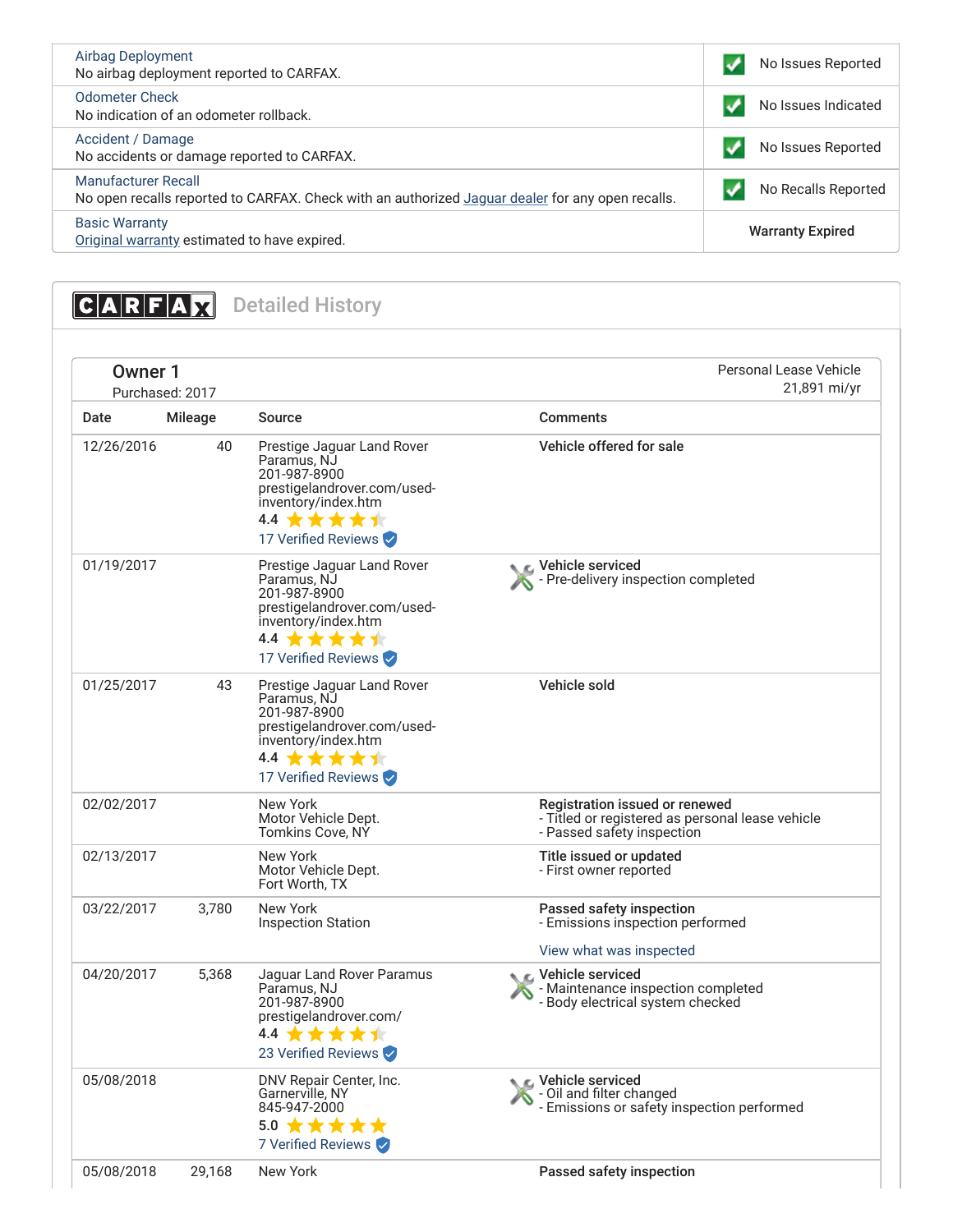|            |        | <b>Inspection Station</b>                                                                                                                  | - Emissions inspection performed                                                                                                                                                                                                                                       |  |
|------------|--------|--------------------------------------------------------------------------------------------------------------------------------------------|------------------------------------------------------------------------------------------------------------------------------------------------------------------------------------------------------------------------------------------------------------------------|--|
|            |        |                                                                                                                                            | View what was inspected                                                                                                                                                                                                                                                |  |
| 02/10/2019 |        | New York<br>Motor Vehicle Dept.<br>Tomkins Cove, NY                                                                                        | Registration issued or renewed<br>- Passed safety inspection                                                                                                                                                                                                           |  |
| 03/08/2019 | 48,359 | White Plains Jaguar<br>Elmsford, NY<br>914-347-3377<br>whiteplainsjaguar.com<br>4.3 ★★★★★<br>20 Verified Reviews                           | <b>€</b> Vehicle serviced<br>- Four wheel alignment performed<br>- Battery/charging system checked<br>- Coolant bypass pipe/hose replaced<br>- Cooling system checked<br>- Wiper(s) replaced<br>- Tire condition and pressure checked<br>- Safety inspection performed |  |
| 03/27/2019 | 49,302 | White Plains Jaguar<br>Elmsford, NY<br>914-347-3377<br>whiteplainsjaguar.com<br>4.3 $\star \star \star \star \star$<br>20 Verified Reviews | Vehicle serviced<br>- Battery/charging system checked<br>- Battery serviced<br>- Alternator replaced<br>- Tire condition and pressure checked                                                                                                                          |  |
| 05/31/2019 | 52,897 | White Plains Jaguar<br>Elmsford, NY<br>914-347-3377<br>whiteplainsjaguar.com<br>4.3 <b>★★★★</b> ★<br>20 Verified Reviews                   | Vehicle serviced<br>Tire condition and pressure checked                                                                                                                                                                                                                |  |
| 01/09/2020 | 65,384 | New York<br><b>Inspection Station</b>                                                                                                      | Passed safety inspection<br>- Passed emissions inspection<br>View what was inspected                                                                                                                                                                                   |  |
| 02/05/2020 | 65,855 | Dealer Inventory                                                                                                                           | Vehicle offered for sale                                                                                                                                                                                                                                               |  |
| 02/12/2020 | 65,864 | Jaguar Land Rover Paramus<br>Paramus, NJ<br>201-987-8900<br>prestigelandrover.com/<br>4.4 ★★★★★<br>23 Verified Reviews                     | C Vehicle serviced<br>- Vehicle washed/detailed<br>- Safety inspection performed                                                                                                                                                                                       |  |
| 02/18/2020 |        | New Jersey<br>Motor Vehicle Dept.<br>Paramus, NJ<br>Title #DA20200491309                                                                   | Title issued or updated<br>- Dealer took title of this vehicle<br>while it was in inventory<br>- Vehicle color noted as White                                                                                                                                          |  |

Have Questions? Consumers, please visit our Help Center at [www.carfax.com](http://www.carfax.com/help). Dealers or Subscribers, please visit our Help Center at [www.carfaxonline.com.](http://www.carfaxonline.com/)



## First Owner

When the first owner(s) obtains a title from a Department of Motor Vehicles as proof of ownership.

## Ownership History

CARFAX defines an owner as an individual or business that possesses and uses a vehicle. Not all title transactions represent changes in ownership. To provide estimated number of owners, CARFAX proprietary technology analyzes all the events in a vehicle history. Estimated ownership is available for vehicles manufactured after 1991 and titled solely in the US including Puerto Rico. Dealers sometimes opt to take ownership of a vehicle and are required to in the following states: Maine, Massachusetts, New Jersey, Ohio, Oklahoma, Pennsylvania and South Dakota. Please consider this as you review a vehicle's estimated ownership history.

## Title Issued

A state issues a title to provide a vehicle owner with proof of ownership. Each title has a unique number. Each title or registration record on a CARFAX report does not necessarily indicate a change in ownership. In Canada, a registration and bill of sale are used as proof of ownership.